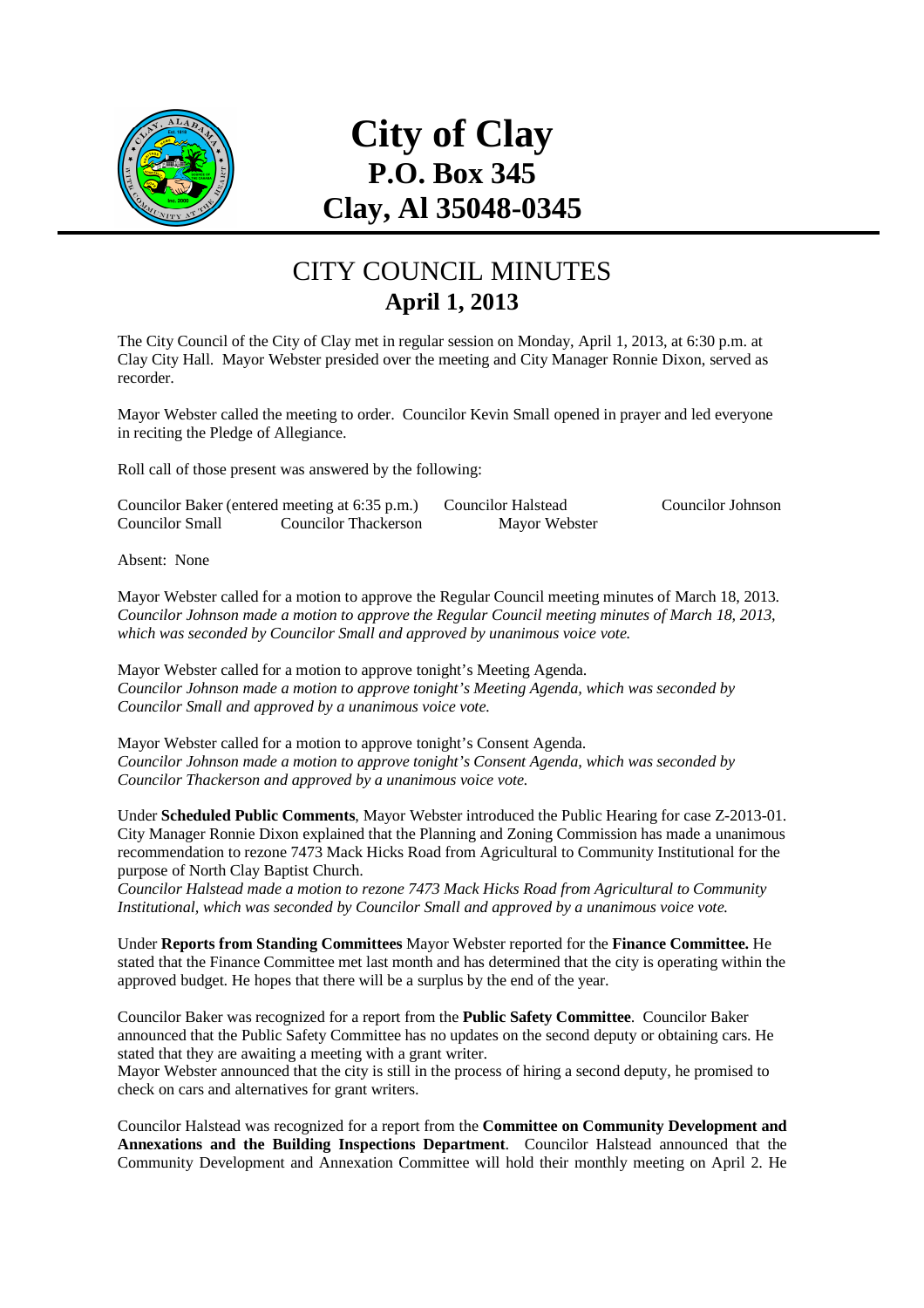

### **CITY OF CLAY CITY COUNCIL MINUTES April 1, 2013**

explained his plan to split the committee into two teams. He discussed some interest from Millington subdivision to annex into the city. Councilor Halstead introduced Kim Steffi who identified herself as living on Goodner Mountain Road. She discussed her plans for a new business located at the old Piggly Wiggly location. Ms. Steffi called on Tina Tidmore who identified herself as living on Shriner Drive. Ms. Tidmore presented the Council with plans for the new business which includes a feed and seed store and a small restaurant.

Under **Committee on Schools, Seniors Advisory Board Liaison and Planning and Zoning Councilor Ex-Officio**, Councilor Johnson announced that Clayridge Baptist Church will hold their 5k and one mile fun run April 6 from 9am to noon. She thanked the Trussville Tribune for writing an article about the pink trash cans. She also thanked Josh Isbell, Public Works Superintendent, for delivering it to her house. Councilor Johnson introduced Miss Clay Chalkville High School, CC Pugh. Miss Pugh discussed her platform for Miss Alabama, Books Alive. Miss Pugh stated that the Books Alive Program will focus on literacy at all ages. Councilor Johnson announced that Clay Chalkville High School's Fine Arts performance of Children of Eden April 11-13. She called on Senior Center co-Director Beth Petty for any announcements. Ms. Petty stated that the Senior Center had 35 guests today and that they would be taking a trip to Florence on April 10. Mayor Webster stated that the City has met with the architect for the sunroom at the Senior Center.

Councilor Small was recognized for a report from the **Public Work Department and Library Board** and announced that the library had a great turn out for the Easter Egg Hunt. The library is preparing for the summer reading program. He thanked Josh Isbell and the Public Works Department for their hard work.

**Councilor Thackerson** was recognized for a report on the **Parks and Recreation Board.** He announced that Opening Day was a success. He discussed the disc golf course and his hope to finish the course soon. He stated that the original funds set aside for the course will not cover the expenses. *Councilor Thackerson made a motion to set aside an additional \$15,000.00 for construction of the disc golf course. The motion was seconded by Councilor Halstead and approved by a unanimous voice vote.* 

Under Reading **of Petitions, Applications, Complaints, Appeals, Communications, etc.,** Mayor Webster announced that there were none.

Under the **City Manager's Report**, City Manager Ronnie Dixon reported the account balances in the 4 & 5 Cent Gasoline Fund =  $$126,198.12$ ; 7 Cent Gasoline Fund =  $$147,250.32$ ; Capital Improvement Fund =  $$66,755.29$ ; General Fund =  $$559,130.88$ ; Library Fund =  $$2,914.33$ ; Senior Citizens Fund = \$1,645.44; Ballpark Revenue = \$52,072.39; and Contractors Bond = \$53,302.96.

Mr. Dixon announced that the Federal government has approved extra funds to reimburse damages from Super Storm Sandy and the 2012 tornadoes. Jefferson County has been awarded \$9.1 million and the city of Clay will be awarded a small portion of those funds as reimbursement for the January 2012 tornado.

Mayor Webster thanked Mr. Dixon for his help with Opening Day at the ballpark.

Under **Resolutions, Ordinances, Orders and Other Business** Mayor Webster called for a motion to enter into unanimous consent.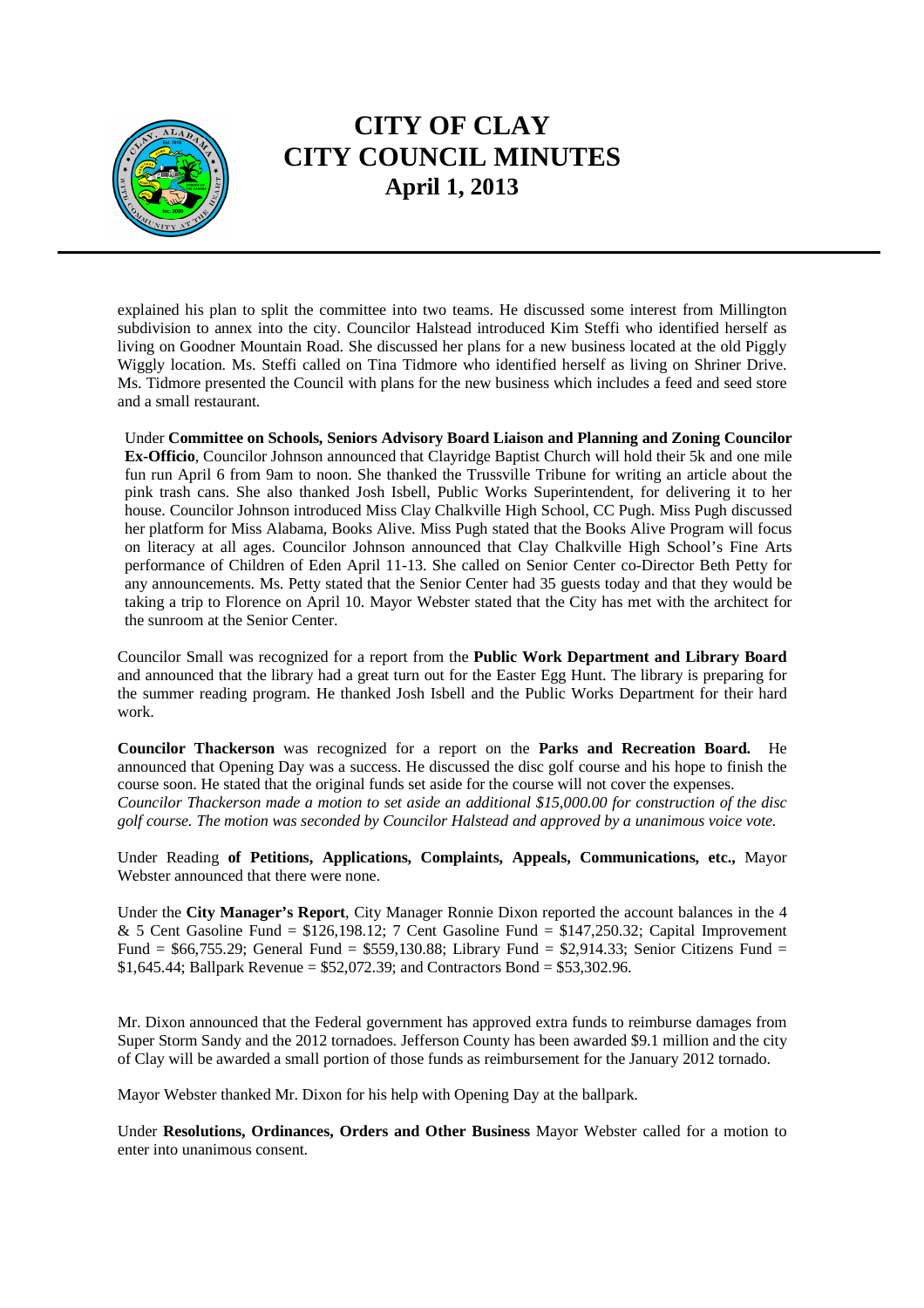

#### **CITY OF CLAY CITY COUNCIL MINUTES April 1, 2013**

*Councilor Small made a motion to suspend the regular rules of order and enter into unanimous consent which was seconded by Councilor Halstead.* 

The motion was put before the Council and a roll call vote was conducted with the results as follows: Yeas: Councilors Baker, Halstead, Johnson, Small, Thackerson, and Mayor Webster Nays: None

Mayor Webster introduced Ordinance 2013-04, An Ordinance to Amend Ordinance 2006-07, Zoning Ordinance, which was read by City Manager Ronnie Dixon.

Councilor Johnson made a motion to approve Ordinance 2013-04, which was seconded by Councilor Baker.

The motion was put before the Council and a roll call vote was conducted with the results as follows: Yeas: Councilors Baker, Halstead, Johnson, Small, Thackerson, and Mayor Webster Nays: None

Mayor Webster introduced Ordinance 2013-06, An Ordinance to Repeal Ordinance 2005-59, which was read by City Manager Ronnie Dixon.

Councilor Halstead made a motion to approve Ordinance 2013-06, which was seconded by Councilor Thackerson.

The motion was put before the Council and a roll call vote was conducted with the results as follows: Yeas: Councilors Baker, Halstead, Johnson, Small, Thackerson, and Mayor Webster Nays: None

Mayor Webster introduced Ordinance 2013-07, An Ordinance to Establish an Abatement Committee, which was read by City Manager Ronnie Dixon.

Councilor Halstead made a motion to approve Ordinance 2013-07, which was seconded by Councilor Small.

The motion was put before the Council and a roll call vote was conducted with the results as follows: Yeas: Councilors Baker, Halstead, Johnson, Small, Thackerson, and Mayor Webster Nays: None

Mayor Webster introduced Resolution 2013-11, A Resolution Providing for the Participation in Sales Tax Holiday, which was read by City Manager Ronnie Dixon.

Councilor Small made a motion to approve Resolution 2013-11 with "first full weekend in August" in place of the dates annually in perpetuity, which was seconded by Councilor Johnson.

The motion was put before the Council and a roll call vote was conducted with the results as follows: Yeas: Councilors Baker, Halstead, Johnson, Small, Thackerson, and Mayor Webster Nays: None

Mayor Webster called an end to Unanimous Consent and called for **Public Comments**.

Mayor Webster recognized Mr. Joey Brittner who identified himself as the Chair of the Long Range Planning Team at North Clay Baptist Church. He thanked the Council for rezoning the property on Mack Hicks Road. He thanked the City for treating the church so kindly and invited the council to attend a service.

Mayor Webster recognized Mr. Dennis Locke who identified himself as living at 6500 Harness Circle. As President of the Steeplechase Homeowners' Association, Mr. Locke presented the Council with the residents' request for a speed table as a follow-up to the recent presentation of speeding concerns.